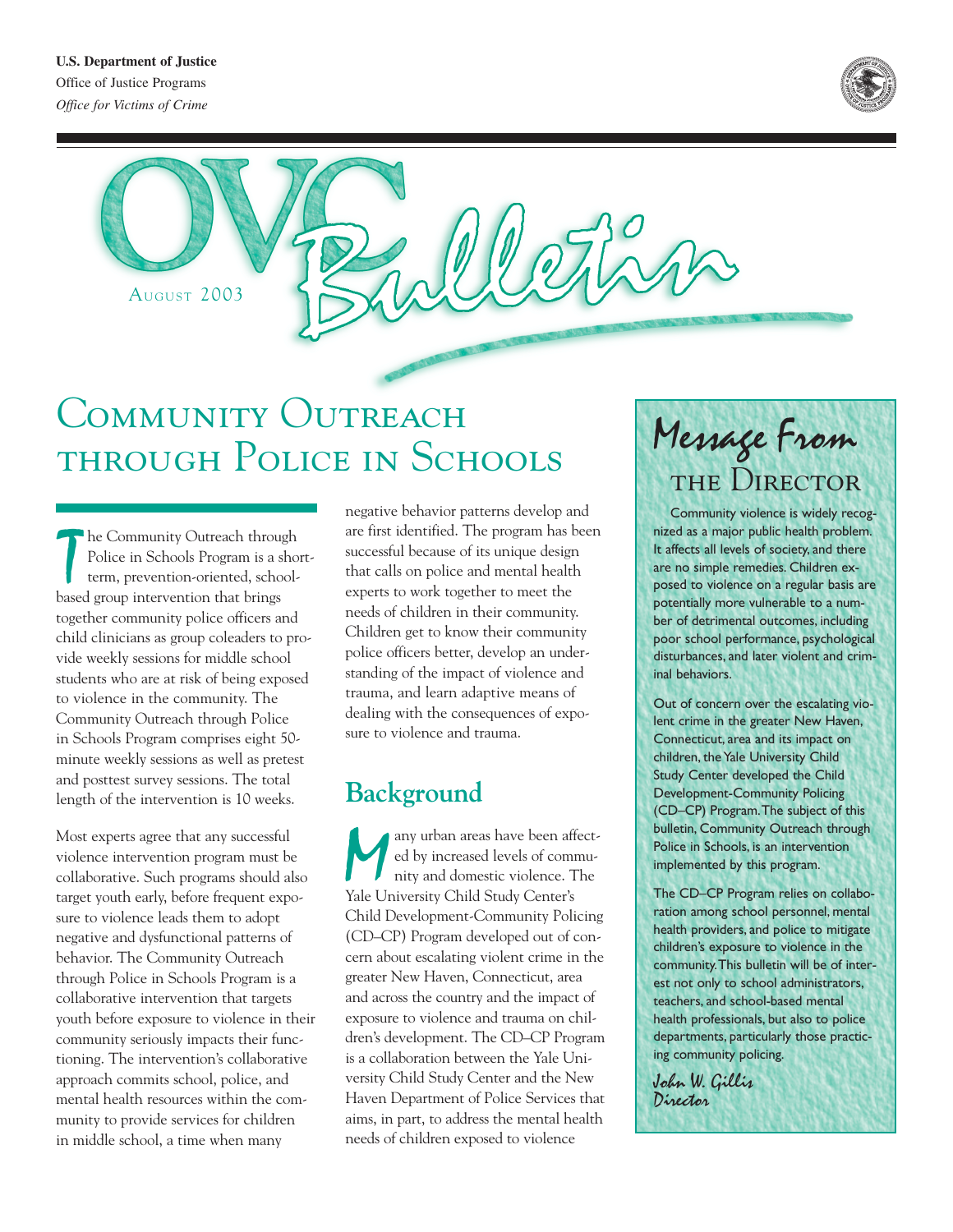### **OVC** Bulletin

within the community. The CD–CP Program is based on the premise that although exposure to violence and trauma may compromise children's developmental potential, it may also provide a window of opportunity for introducing a variety of interventions that can help mitigate the impact of such trauma. The Community Outreach through Police in Schools Program is an example of an intervention implemented by the CD–CP collaboration that targets children who have been directly or indirectly exposed to violence and trauma within their community.

### **Police-Mental Health Partnership**

The police-mental health partnership<br>
melds law enforcement officers' ex-<br>
pertise in community policing with<br>
clinic-based mental health professionals' he police-mental health partnership melds law enforcement officers' expertise in community policing with knowledge of the psychological and emotional consequences that follow exposure to violence. Police, school, and community mental health professionals gain awareness of children's perceived sources of danger and a deeper understanding of the issues facing children in the community. With this knowledge, community leaders can implement changes in the community that address both children's individual concerns and the danger they face in their neighborhood.

An integral part of the Community Outreach through Police in Schools Program is this police-mental health partnership. Police officers who work in the children's community are familiar with the conditions children face on a daily basis. By pairing a trained mental health professional with a community police officer to act as group coleaders, the program provides a unique approach to violence prevention. Through this collaborative intervention it is hoped that children will better understand the way their feelings affect their behavior, develop constructive means of responding to violence and trauma, and change their attitudes toward police and how to seek help in their community.

During the weekly program sessions, schoolchildren establish real relationships with police officers. These interactions lead to changes in attitudes toward police and their role in the community. Children's feelings of safety and protection are enhanced as they become able to identify and internalize the positive, prosocial attributes that the officers embody.

#### **Police Officer Participation and Selection**

articipating police officers are selected by a police department supervisor based on each officer's availability and expressed interest in the Community articipating police officers are selected by a police department supervisor based on each officer's availability Outreach through Police in Schools Program. The officers are usually community officers who are local to the participating schools and who demonstrate an interest in working with children and families in the community. As group coleaders, they bring knowledge and expertise in the areas of law enforcement and safety to the sessions and can act as liaisons to the children's neighborhood and community. Community police officers who participate have also completed the officer training component of the Child Development-Community Policing Program and are familiar with basic concepts of child development, violence, and trauma. Before they join the sessions, police officers are also instructed by clinical staff on the rudiments of group process and theory as well as the specific intervention intended by the Community Outreach through Police in Schools Program. In addition, the officers participate in weekly supervision meetings with a clinician who oversees the clinical aspects of the program.

## **Participants**

The Community Outreach through<br>
Police in Schools Program is bein<br>
implemented in middle schools<br>
within communities in which children he Community Outreach through Police in Schools Program is being implemented in middle schools are especially vulnerable to being exposed to violence and trauma. Targeted schools are in areas identified as having high rates of crime and community violence. The curriculum is designed to meet the developmental needs of middle school students, and any middle school student living in a targeted area is eligible to participate in the group. (The curriculum may not be appropriate for younger students.) Each identified school selects students from fifth or sixth grade classes, who are then randomly assigned to groups. Ideally, all students in an identified grade rotate through the program. In some cases, when resources do not allow for participation by all students in a grade, the school principal or other school officials select the group participants. To participate, students must have the permission of their parents and possess the basic skills and ability to participate in a group process. Students with severe behavioral or emotional problems may not be suited to participate in the group.

Because this is a school-based program that occurs during the schoolday, the program needs to be coordinated with school administration and faculty. Arrangements must be made for students to review any missed class material with school staff. Typically, the group is held during elective time or during class time for subject material that is relevant to the group content. In New Haven, groups are held as part of the schools' social development curriculum and approved by the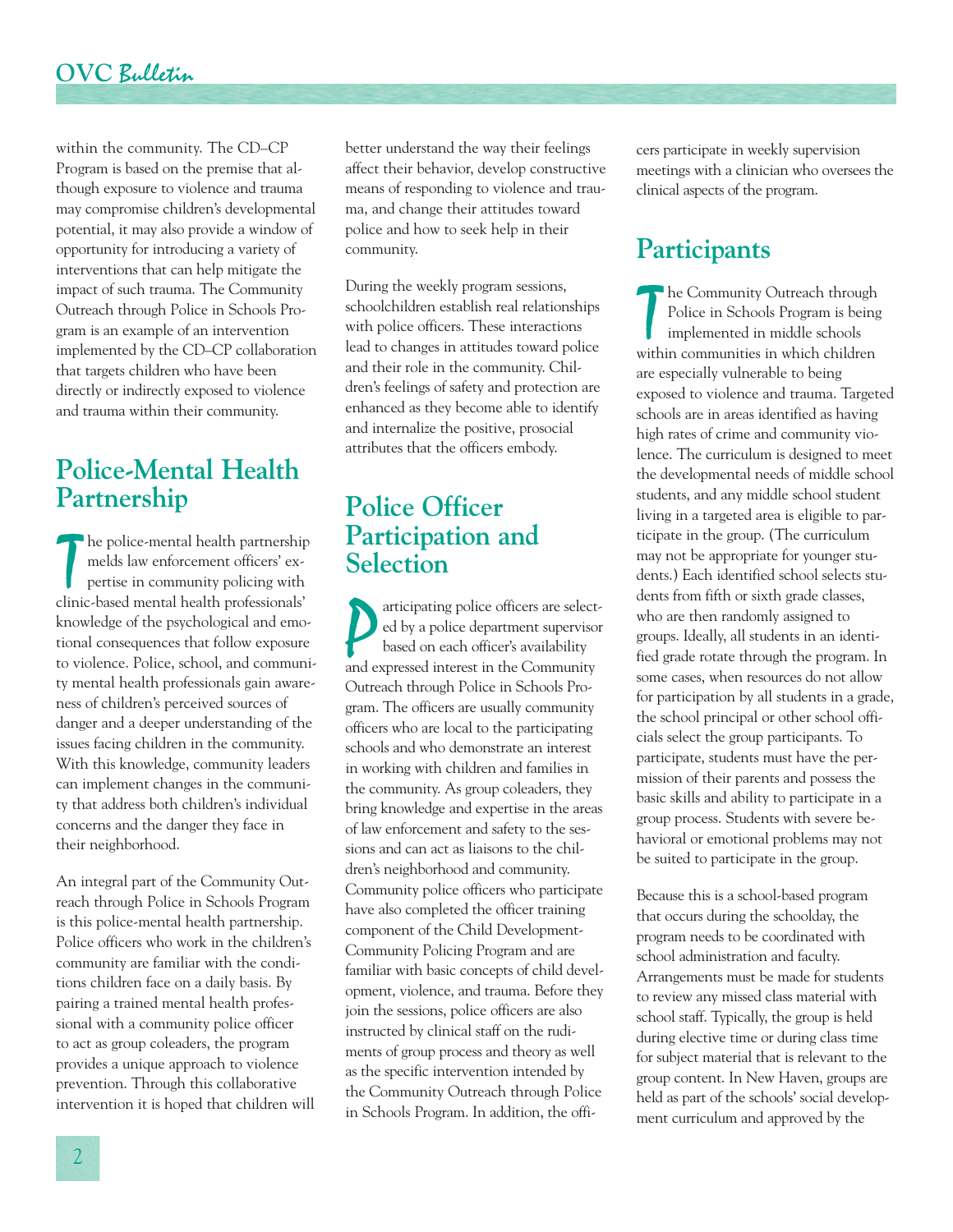school board at the beginning of the academic year.

# **Process**

articipation in the Community Out-<br>reach through Police in Schools<br>Program is voluntary, and alterna-<br>tive programming is offered to any student articipation in the Community Outreach through Police in Schools Program is voluntary, and alternawho does not wish to participate or whose parents do not provide consent. Throughout the school year, each group meets weekly for 10 consecutive weeks: eight group sessions plus pretest and posttest sessions. The sessions follow a structured curriculum that includes drawing, sharing ideas, observation, learning, role playing, and group activities. Participants receive ongoing feedback and the final meeting includes a celebration and awarding of certificates for completion of the program. After the sessions end, general feedback is provided to school personnel and parents. Students who are identified as needing additional or ongoing services are referred to resources in the community.

# **Program Evaluation**

Experience proving popularity of vio-<br>lence prevention programs, there is<br>a paucity of empirical evidence of<br>their effectiveness. Conducting schoollence prevention programs, there is a paucity of empirical evidence of their effectiveness. Conducting schoolbased research can be difficult due to numerous challenges, including negotiating complex systems and controlling for confounding variables. The program has attempted to address the challenges of evaluation by building on assessments widely used in local public school systems, such as the Social and Health Assessment Survey (SAHA). The SAHA protocol has been adapted to this research to examine exposure to trauma, student adjustment, maladaptive behaviors, and attitudes toward safety and violence both prior to and following completion of the school-based group program.

Pretest and posttest data are collected from all students participating via an adapted form of SAHA and the Attitudes Toward Police Scale. This pretest/posttest design reveals any changes that may occur in children's functioning and attitudes toward police following completion of the program. To avoid contamination of the results, pretests and posttests are administered by a research assistant who is not one of the group coleaders.

### **Preliminary Evaluation Results**

O ngoing evaluation of the school-<br>based intervention project has<br>been conducted since the pro-<br>gram's inception in 1998. Through the based intervention project has been conducted since the propretest, the evaluation aims to document baseline levels of violence exposure, symptoms of posttraumatic stress disorder (PTSD), symptoms of other types of anxiety and depression, and attitudes toward community police officers.

Preliminary results show both a serious need for intervention in this population and (when evaluated in combination with posttest results) some promising outcomes of the intervention. Levels of violence exposure and PTSD symptomatology were high in the pretests and supported the assumption that children participating in the groups were exposed to high levels of community violence. For example, results indicate that 29 percent of all New Haven students participating in the groups have been threatened with serious harm, and 49 percent have seen someone else threatened with serious harm. Sixty-five percent have seen someone beaten or mugged, 31 percent have seen someone being attacked or stabbed, and 11 percent have been attacked or

stabbed themselves. Nearly half (47 percent) have seen a seriously wounded person after a fight, and one-third (31 percent) have seen a shooting or attempted shooting.

Test findings and anecdotal data support the impression that youth in these neighborhoods are highly concerned about violence in their community. In general, more than half of these children reported fears and worries related to violence exposure. For example, 69 percent reported that they are afraid they might do something bad, 67 percent reported worrying that something bad will happen to them, and 81 percent reported that they are bothered by thoughts of death.

Past survey results indicate that the greatest change following participation in the Community Outreach through Police in Schools Program can be found in students' emotional and psychological functioning. After completing the group sessions, students reported being less nervous, less worried about what is going to happen to them, less bothered by thoughts of death, and less worried at bedtime, and they also reported that their feelings are hurt less easily. In general, the majority of students demonstrated positive changes in their overall emotional responses over time. Therefore, the program seems most successful in helping children discuss their feelings and improve their overall level of emotional functioning. Although past survey results indicated positive changes in attitudes toward police officers, current findings are more mixed. However, positive changes are still evident when comparing results from pretest to posttest. For example, survey results indicate that, postparticipation, significantly fewer students believed negative statements about police officers such as "police beat up on people for no reason" or "police try to act like big shots." Thus, the Community Outreach through Police in Schools inter-